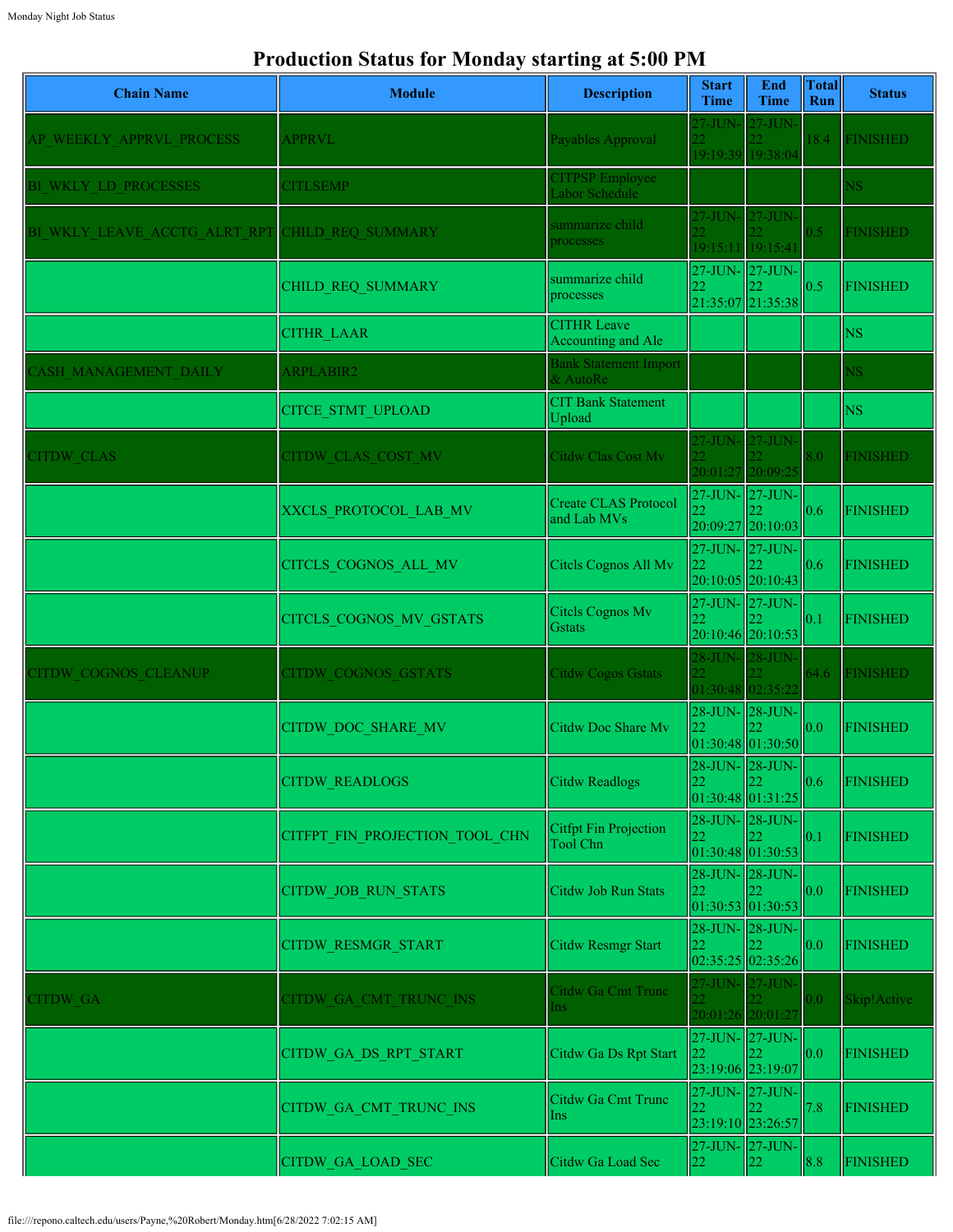|                 |                              |                                        |                                                                             | 23:27:00 23:35:50                                |                 |                 |
|-----------------|------------------------------|----------------------------------------|-----------------------------------------------------------------------------|--------------------------------------------------|-----------------|-----------------|
|                 | CITDW GA SEC LOAD CNTRL      | Citdw Ga Sec Load<br>Cntrl             |                                                                             | $27$ -JUN- $\vert 27$ -JUN-<br>23:35:53 23:49:49 | 13.9            | <b>FINISHED</b> |
|                 | CITDW_GA_MNTHLY_UPLD         | Citdw Ga Mnthly Upld                   | 22                                                                          | 27-JUN- 27-JUN-<br>23:49:53 23:49:57             | $\parallel$ 0.1 | <b>FINISHED</b> |
|                 | CITDW_GA_DS_RPT_END          | Citdw Ga Ds Rpt End                    | 22                                                                          | 27-JUN- 27-JUN-<br>23:50:00 23:50:02             | 0.0             | <b>FINISHED</b> |
|                 | CITDW SEC COGNOS RPT RUNS MV | Citdw Sec Cognos Rpt<br><b>Runs Mv</b> |                                                                             | $27$ -JUN- $27$ -JUN-<br>23:50:05 23:51:39       | 1.6             | <b>FINISHED</b> |
|                 | CITDW_SEC_MV_GSTATS          | Citdw Sec My Gstats                    | 22                                                                          | $27$ -JUN- $ 27$ -JUN-<br>23:51:42 23:51:44      | 0.0             | <b>FINISHED</b> |
| CITDW GL        | CITDW GL DS RPT END          | Citdw Gl Ds Rpt End                    | 27-JUN- 27-JUN-                                                             | 19:03:42 19:03:43                                | 0.0             | <b>INACTIVE</b> |
|                 | CITDW GL DS RPT START        | Citdw Gl Ds Rpt Start                  | 22                                                                          | 27-JUN- 27-JUN-<br>19:03:42 19:03:43             | 0.0             | <b>INACTIVE</b> |
|                 | <b>CITDW GL ETL</b>          | Citdw Gl Etl                           | 22                                                                          | $27$ -JUN- $\vert 27$ -JUN-<br>19:03:42 19:03:43 | 0.0             | <b>INACTIVE</b> |
|                 | CITDW_GL_JE_MV               | Citdw Gl Je Mv                         | 22                                                                          | $27$ -JUN- $\vert 27$ -JUN-<br>19:03:42 19:03:43 | 0.0             | <b>INACTIVE</b> |
|                 | <b>CITDW GL MV GSTATS</b>    | <b>Citdw Gl Mv Gstats</b>              |                                                                             | 27-JUN- 27-JUN-<br>19:03:42 19:03:43             | 0.0             | <b>INACTIVE</b> |
|                 | <b>CITDW GL VAL TRIG</b>     | Citdw Gl Val Trig                      | 22                                                                          | $27$ -JUN- $\vert 27$ -JUN-<br>19:03:42 19:03:43 | 0.0             | <b>INACTIVE</b> |
| <b>CITDW HR</b> | CITDW HR DS RPT START        | Citdw Hr Ds Rpt Start                  |                                                                             | 27-JUN- 27-JUN-<br>19:12:49 19:12:50             | 0.0             | <b>FINISHED</b> |
|                 | CITDW PAYROLL ETL            | Citdw Payroll Etl                      | 22                                                                          | 27-JUN- 27-JUN-<br>19:12:54 19:23:28             |                 | 10.6 FINISHED   |
|                 | <b>CITDW HR ETL</b>          | Citdw Hr Etl                           | 22                                                                          | 27-JUN-27-JUN-<br>19:23:31 20:26:34              | 63.0            | <b>FINISHED</b> |
|                 | <b>CITDW HR EXT PEOPLE</b>   | Citdw Hr Ext People                    | 22                                                                          | 27-JUN- 27-JUN-<br>20:26:36 20:26:39             | 0.1             | <b>FINISHED</b> |
|                 | CITDW_HR_VAL_DTL_TRIG        | Citdw Hr Val Dtl Trig                  | $\begin{array}{ c c }\n 27-JUN-27-JUN-22\n\end{array}$<br>20:26:41 20:26:41 |                                                  | 0.0             | Skip!DayofWk    |
|                 | <b>CITDW HR VAL TRIG</b>     | Citdw Hr Val Trig                      | 22                                                                          | $27$ -JUN- $\vert 27$ -JUN-<br>20:26:42 20:26:43 | 0.0             | <b>FINISHED</b> |
|                 | <b>CITDW SEC HR LOAD</b>     | Citdw Sec Hr Load                      | 22                                                                          | 27-JUN- 27-JUN-<br>20:26:42 20:29:19             | 2.6             | <b>FINISHED</b> |
|                 | CITDW_FRI_PERSON_MV          | Citdw Fri Person Mv                    | 22                                                                          | $27$ -JUN- $\vert 27$ -JUN-<br>20:26:43 20:26:49 | 0.1             | <b>FINISHED</b> |
|                 | CITDW_FRI_ALL_PERSON_MV      | Citdw Fri All Person<br>Mv             |                                                                             | 27-JUN- 27-JUN-<br>20:26:53 20:26:56             | $\vert$ 0.1     | <b>FINISHED</b> |
|                 |                              |                                        |                                                                             | 27-JUN- 27-JUN-                                  |                 |                 |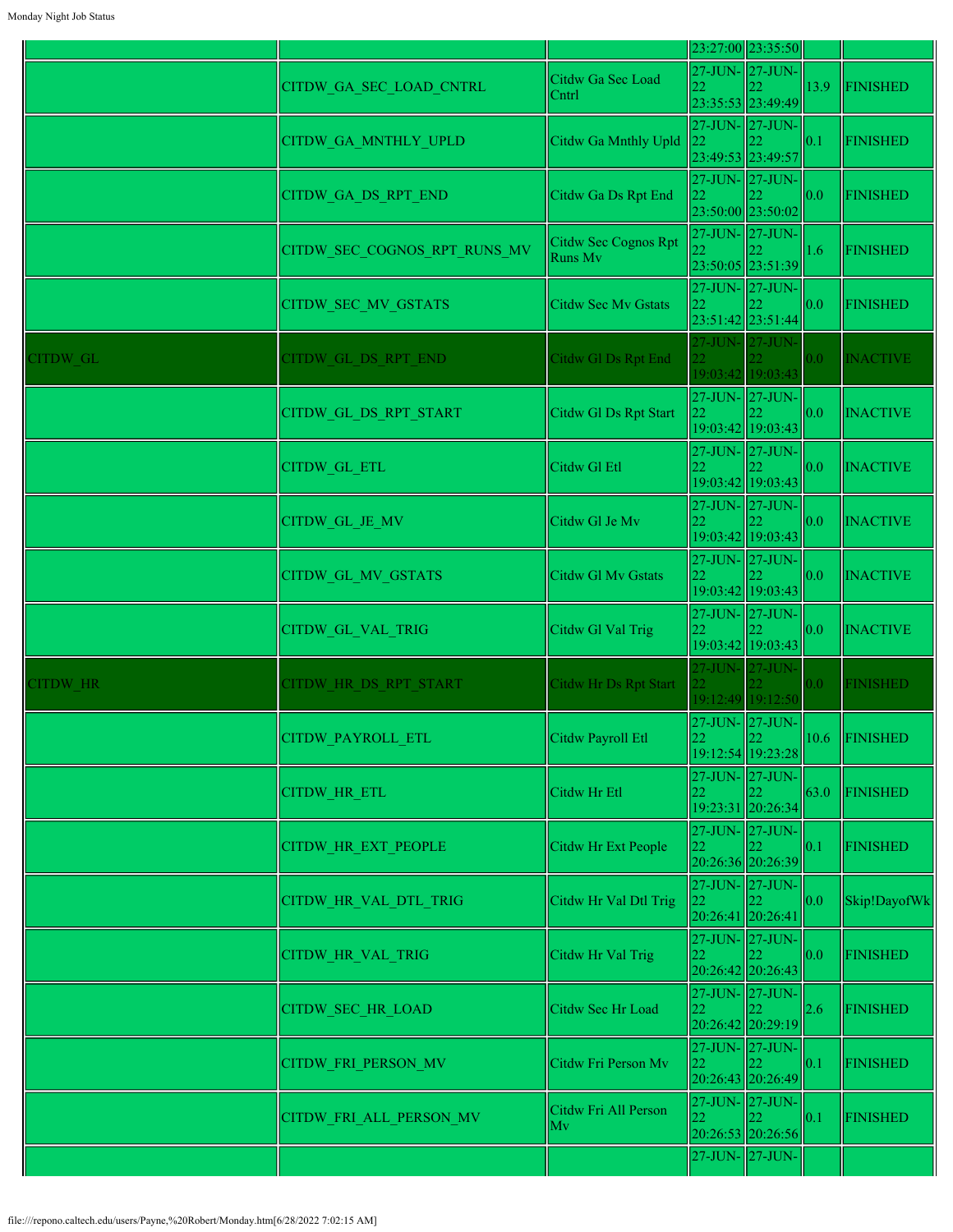|             | CITDW HR EXT PEOPLE        | Citdw Hr Ext People     | 22                      | 22<br>20:26:54 20:26:57                          | 0.1              | <b>FINISHED</b>  |
|-------------|----------------------------|-------------------------|-------------------------|--------------------------------------------------|------------------|------------------|
|             | CITDW_FRI_COMP_SUM         | Citdw Fri Comp Sum      | 22                      | 27-JUN- 27-JUN-<br>20:26:59 20:34:39             | 7.7              | <b>FINISHED</b>  |
|             | CITDW_FRI_MV_GSTATS        | Citdw Fri Mv Gstats     | 22<br>20:26:59 20:27:01 | 27-JUN- 27-JUN-                                  | 0.0              | <b>FINISHED</b>  |
|             | CITDW_SEC_LDAP_USERS       | Citdw Sec Ldap Users    | 22                      | 27-JUN- 27-JUN-<br>20:29:21 20:29:30             | 0.2              | <b>FINISHED</b>  |
|             | <b>CITDW SEC COG ROLES</b> | Citdw Sec Cog Roles     | 22                      | 27-JUN- 27-JUN-<br>20:29:32 20:29:36             | 0.1              | <b>FINISHED</b>  |
|             | CITDW_HR_ALL_MV            | Citdw Hr All Mv         | 22<br>00:00:18 01:29:21 | 28-JUN- 28-JUN-                                  | 89.1             | <b>FINISHED</b>  |
|             | <b>CITDW HR MV GSTATS</b>  | Citdw Hr Mv Gstats      | 22                      | 28-JUN- 28-JUN-<br>01:29:24 01:29:37             | 0.2              | <b>FINISHED</b>  |
|             | <b>CITDW HR DS RPT END</b> | Citdw Hr Ds Rpt End     | 22                      | 28-JUN- 28-JUN-<br> 01:29:39 01:29:40            | 0.0              | <b>FINISHED</b>  |
| CITDW LD    | CITDW LD DS RPT START      | Citdw Ld Ds Rpt Start   |                         | 27-JUN- 27-JUN-<br>20:26:37 20:26:38             | 0.0 <sub>1</sub> | <b>FINISHED</b>  |
|             | <b>CITDW LD ETL</b>        | Citdw Ld Etl            | 22                      | 27-JUN- 27-JUN-<br>20:52:00 22:22:17             | 90.3             | <b>FINISHED</b>  |
|             | CITDW LD SUM ETL           | Citdw Ld Sum Etl        | 22                      | $27$ -JUN- $\vert 27$ -JUN-<br>22:22:19 23:09:24 | 47.1             | <b>FINISHED</b>  |
|             | CITDW_GA_NIH_SAL_CAP_MV    | Citdw GA NIH SAL<br>CAP |                         | 27-JUN- 27-JUN-<br>23:09:28 23:10:28             | 1.0              | <b>FINISHED</b>  |
|             | CITDW_LD_ALL_MV            | Citdw Ld All Mv         | 22                      | 27-JUN- 27-JUN-<br>23:10:32 23:25:54             | 15.4             | <b>FINISHED</b>  |
|             | CITDW LD MV GSTATS         | Citdw Ld Mv Gstats      | 22                      | 27-JUN- 27-JUN-<br>23:25:57 23:26:20             | 0.4              | <b>FINISHED</b>  |
|             | CITDW LD DS RPT END        | Citdw Ld Ds Rpt End     | 22                      | 27-JUN- 27-JUN-<br>23:26:23 23:26:24             | 0.0              | <b>FINISHED</b>  |
| CITDW P53   | EOC FOR CITDW P53          | Eoc For Citdw P53       |                         | 27-JUN- 27-JUN-<br>20:26:36 20:26:37             | 0.0              | <b>INACTIVE</b>  |
| CITDW PO AP | CITDW GA CMN B ETL         | Citdw Ga Cmn B Etl      | 22.                     | 27-JUN- 27-JUN-<br>20:01:27 20:51:30             | 50.0             | <b>FINISHED</b>  |
|             | CITDW_PO_DS_RPT_START      | Citdw Po Ds Rpt Start   | 22                      | 27-JUN- 27-JUN-<br>20:01:27 20:01:28             | 0.0              | <b>FINISHED</b>  |
|             | <b>CITDW DEL PTA</b>       | Citdw Del Pta           | 22                      | 27-JUN- 27-JUN-<br>20:51:33 20:51:37             | 0.1              | <b>FINISHED</b>  |
|             | CITDW_GA_AB_VAL_TRIG       | Citdw Ga Ab Val Trig    | 22                      | 27-JUN- 27-JUN-<br> 20:51:38 21:01:40            | 10.0             | <b>FINISHED</b>  |
|             | <b>CITDW PO ETL</b>        | Citdw Po Etl            | 22                      | 27-JUN- 27-JUN-<br>22.<br>20:51:39 23:02:00      |                  | $130.4$ FINISHED |
|             |                            |                         |                         |                                                  |                  |                  |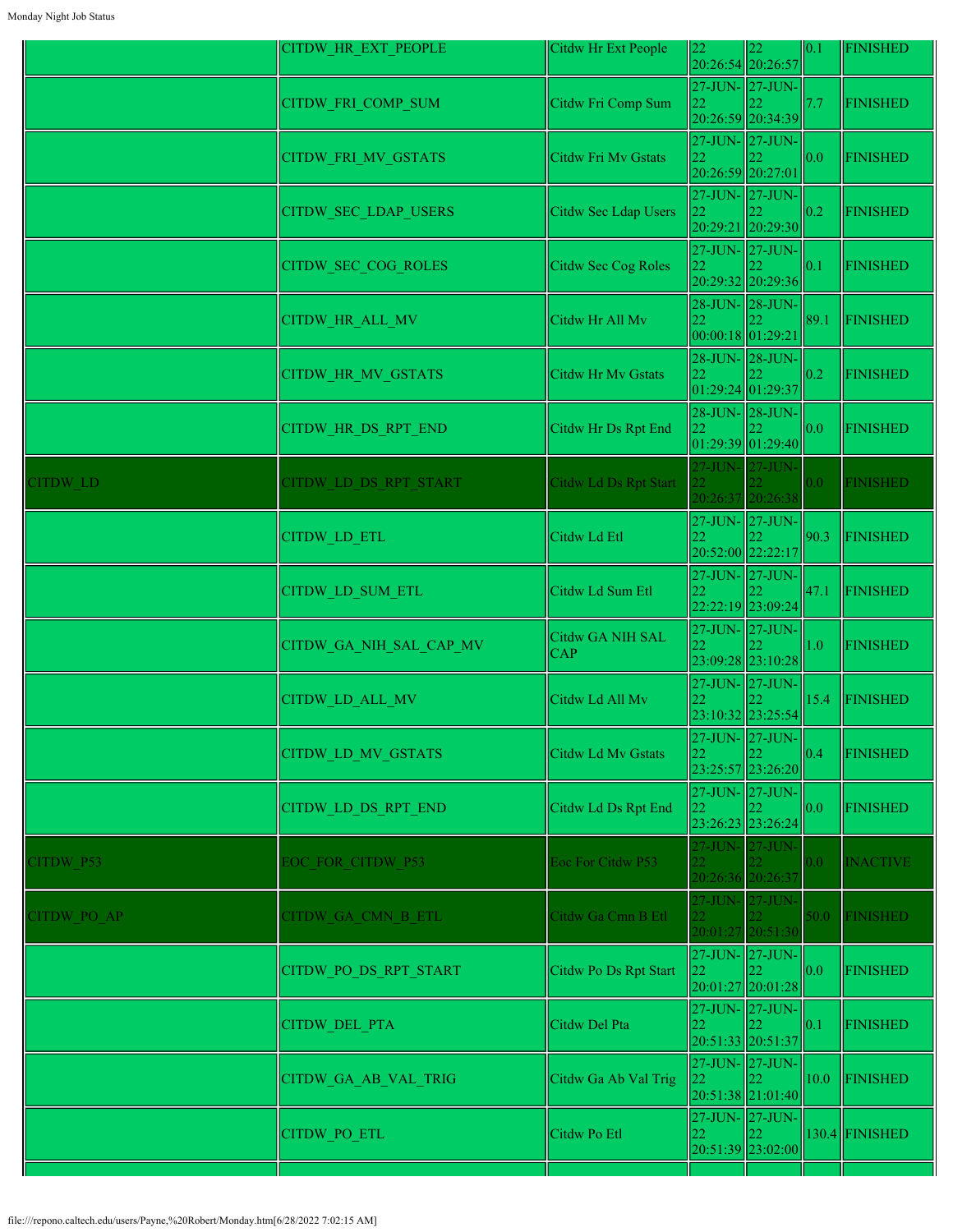|                            | CITDW_AP_DS_RPT_START     | Citdw Ap Ds Rpt Start                                           | 22              | 27-JUN-27-JUN-<br>23:02:02 23:02:03                                   | 0.0  | <b>FINISHED</b> |
|----------------------------|---------------------------|-----------------------------------------------------------------|-----------------|-----------------------------------------------------------------------|------|-----------------|
|                            | CITDW_PO_MV               | Citdw Po Mv                                                     | 22              | 27-JUN- 27-JUN-<br>23:02:03 23:03:44                                  | 1.7  | FINISHED        |
|                            | CITDW_AP_ETL              | Citdw Ap Etl                                                    | 22              | 27-JUN- 27-JUN-                                                       | 16.9 | FINISHED        |
|                            | <b>CITDW PO MV GSTATS</b> | Citdw Po Mv Gstats                                              | 22              | 23:02:06 23:19:02<br>$27$ -JUN- $\vert 27$ -JUN-                      | 0.1  | <b>FINISHED</b> |
|                            | CITDW_PO_VAL_TRIG         | Citdw Po Val Trig                                               | <u>22</u>       | 23:03:47 23:03:55<br>$27$ -JUN- $\vert 27$ -JUN-<br>23:03:58 23:04:00 | 0.0  | <b>FINISHED</b> |
|                            | CITDW_PO_DS_RPT_END       | Citdw Po Ds Rpt End                                             | 22              | 27-JUN- 27-JUN-<br>23:04:02 23:04:03                                  | 0.0  | <b>FINISHED</b> |
|                            | CITDW AP INV LIGO MV      | Citdw Ap Inv Ligo Mv                                            | 22              | 27-JUN- 27-JUN-<br>23:19:06 23:26:27                                  | 7.4  | <b>FINISHED</b> |
|                            | CITDW AP INV PO MV        | Citdw Ap Inv Po Mv                                              | 22              | $27$ -JUN- $28$ -JUN-<br>23:19:06 00:03:15                            | 44.1 | FINISHED        |
|                            | CITDW AP TRVL MV          | Citdw Ap Trvl Mv                                                | 22              | 28-JUN- 28-JUN-<br>00:03:18 00:05:55                                  | 2.6  | <b>FINISHED</b> |
|                            | CITDW_AP_DS_RPT_END       | Citdw Ap Ds Rpt End                                             | 22              | 28-JUN-28-JUN-<br> 00:05:58 00:05:59                                  | 0.0  | <b>FINISHED</b> |
|                            | CITDW_AP_MV_GSTATS        | Citdw Ap Mv Gstats                                              |                 | 28-JUN- 28-JUN-<br> 00:06:02 00:06:44                                 | 0.7  | <b>FINISHED</b> |
|                            | <b>CITDW AP VAL TRIG</b>  | Citdw Ap Val Trig                                               | 22              | 28-JUN-28-JUN-<br> 00:06:47 00:06:49                                  | 0.0  | <b>FINISHED</b> |
| CITGMS PTA DAILY           | CITGMS ALIAS DAILY UPDATE | <b>CIT GMS PTA Daily</b><br>Checking                            |                 | 28-JUN- 28-JUN-<br>00:29:01 00:38:05                                  | 9.1  | <b>FINISHED</b> |
| CITPY ACCRUALS RUN FRIDAYS | CHILD REQ SUMMARY         | summarize child<br>processes                                    |                 | 27-JUN- 27-JUN-<br>19:15:11 19:15:41                                  | 0.5  | <b>FINISHED</b> |
|                            | <b>CHILD REQ SUMMARY</b>  | summarize child<br>processes                                    | 22              | 27-JUN-27-JUN-<br>21:35:07 21:35:38                                   | 0.5  | <b>FINISHED</b> |
|                            | CITHR KEY STAFF PKG       | <b>CITHR Retirement</b><br><b>Element Automation</b><br>Process | 22              | $27$ -JUN- $\vert 27$ -JUN-<br>21:40:13 21:40:37                      | 0.4  | <b>FINISHED</b> |
|                            | <b>CITHR ACCRUAL</b>      | <b>CITHR Weekly</b><br>Vacation and Sick                        |                 |                                                                       |      | <b>NS</b>       |
|                            | <b>CITHR ACCRUALS</b>     | <b>CITHR Kronos Weekly</b><br>Leave Accr                        |                 |                                                                       |      | <b>NS</b>       |
|                            | FRIDAY_CITPY_CAL_WK_TAL   | <b>CITPY Total Salary</b><br>Calculation                        |                 |                                                                       |      | <b>NS</b>       |
| <b>ENTRL FIN ONE A</b>     | <b>CITIC LOAD PERI</b>    | 4m CITIC: Load<br>Peripheral Charges                            | 22 <sup>2</sup> | 27-JUN- 27-JUN-<br>19:08:58 19:11:20                                  | 2.4  | <b>FINISHED</b> |
|                            | CITIC PPLANT INTERFACE    | <b>CITIC: Physical Plant</b><br><b>IC</b> Inter                 | 22              | $27$ -JUN- $\vert 27$ -JUN-<br>19:11:22 19:31:43                      | 20.3 | <b>ABORTED</b>  |
|                            | CITIC VALID PERI          | <b>CITIC: Validate</b><br>Peripheral Cha                        | 22              | 27-JUN- 27-JUN-<br>22                                                 | 1.0  | <b>FINISHED</b> |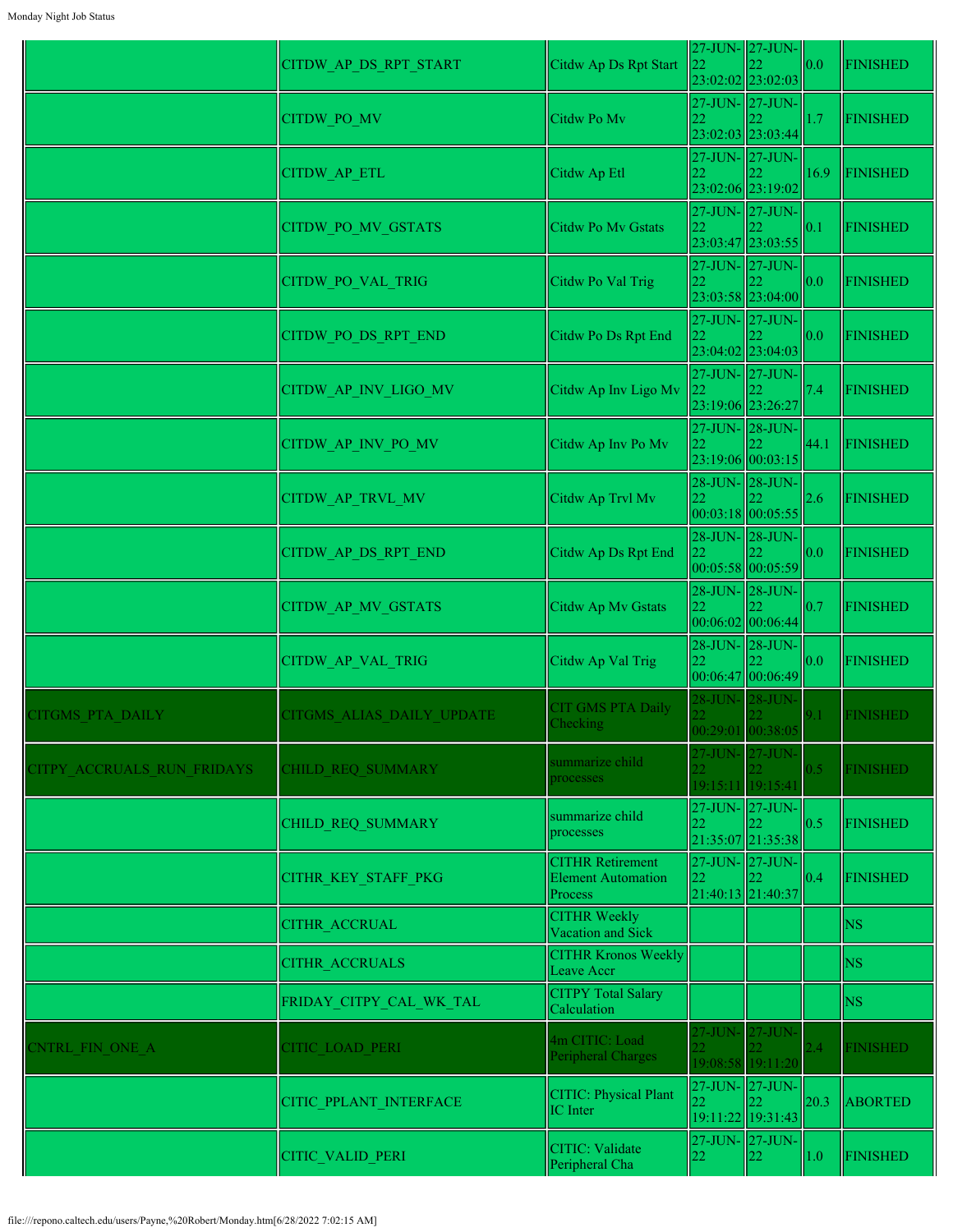|                             |                                                 |                                      | 19:31:45 19:32:45                                |                   |                 |
|-----------------------------|-------------------------------------------------|--------------------------------------|--------------------------------------------------|-------------------|-----------------|
| CITPRK_SBS_PRC              | <b>CITPRK Parking Fees</b><br><b>IC</b> Extract | 27-JUN- 27-JUN-                      | 19:31:45 19:31:45                                | $\parallel$ 0.0   | Skip!RunCal     |
| <b>SBS INTERFACE GL OGM</b> | SBS interface to GL<br>and OGM                  |                                      | 27-JUN-27-JUN-<br>19:32:47 19:35:12              | 2.4               | <b>FINISHED</b> |
| CITIC INSERT TO PA TRX INT  | CITIC: Insert to PA<br>Transactio               |                                      | $27$ -JUN- $ 27$ -JUN- $ $<br>19:35:15 19:35:50  | 0.6               | <b>FINISHED</b> |
| CITIC_MAIL                  | <b>CITIC Mail Batch</b><br>Report               | 22<br>19:35:52 19:36:11              | $27$ -JUN- $ 27$ -JUN- $ $                       | 0.3               | <b>FINISHED</b> |
| CITIC_CARD_TRANSACTIONS     | <b>CITIC Campus Card</b><br><b>Transactions</b> | $27$ -JUN- $\vert 27$ -JUN-<br>22    | 19:36:13 19:38:39                                | 2.4               | <b>FINISHED</b> |
| CITIC_MONDAY_REPORTS        | <b>Internal Charges</b><br>Reports              | 22                                   | $27$ -JUN- $\vert 27$ -JUN-<br>19:36:13 19:36:18 | 0.1               | <b>FINISHED</b> |
| <b>CITAR OGM INTERFACE</b>  | Interface POETA from<br>AR to OGM               | 27-JUN- 27-JUN-<br>19:38:41 19:39:21 |                                                  | 0.7               | <b>FINISHED</b> |
| CITMGS_RESET_PATRX_INT_STAT | <b>CIT Reset Interface</b><br>Status fro        | 27-JUN-27-JUN-<br>22                 | 19:39:23 19:39:54                                | 0.5               | <b>FINISHED</b> |
| PAXTRTRX_AR_RECEIPTS        | <b>PRC: Transaction</b><br>Import               |                                      | 27-JUN- 27-JUN-<br>19:39:56 19:40:05             | 0.2               | <b>FINISHED</b> |
| PAXTRTRX CAMPUS CARD        | <b>PRC: Transaction</b><br>Import               | $\overline{22}$                      | 27-JUN-27-JUN-<br>19:40:08 19:40:12              | 0.1               | <b>FINISHED</b> |
| PAXTRTRX DINING SERVICES    | <b>PRC: Transaction</b><br>Import               |                                      | 27-JUN-27-JUN-<br>19:40:15 19:40:19              | 0.1               | <b>FINISHED</b> |
| PAXTRTRX GRAD TUITION       | <b>PRC: Transaction</b><br>Import               |                                      | 27-JUN-27-JUN-<br>19:40:22 19:40:25              | $\ 0.1$           | <b>FINISHED</b> |
| PAXTRTRX TELECOMMUNICATIONS | <b>PRC: Transaction</b><br>Import               | 27-JUN-27-JUN-<br>22                 | 19:40:27 19:40:33                                | 0.1               | FINISHED        |
| PAXTRTRX_LIBRARY            | <b>PRC: Transaction</b><br>Import               | $27$ -JUN- $27$ -JUN-<br>22          | 19:40:35 19:40:38                                | 0.1               | <b>FINISHED</b> |
| PAXTRTRX GYM                | <b>PRC: Transaction</b><br>Import               |                                      | 27-JUN-27-JUN-<br>19:40:40 19:40:52              | $\vert 0.2 \vert$ | <b>FINISHED</b> |
| PAXTRTRX WEB IC             | <b>PRC: Transaction</b><br>Import               | 22                                   | $27$ -JUN- $\vert 27$ -JUN-<br>19:40:54 19:41:02 | $\vert$ 0.1       | <b>FINISHED</b> |
| PAXTRTRX WIC BATCH          | <b>PRC: Transaction</b><br>Import               | $27$ -JUN- $\vert 27$ -JUN-<br>22    | 22<br>19:41:04 19:41:10                          | $\vert$ 0.1       | <b>FINISHED</b> |
| PAXTRTRX BOOKSTORE          | <b>PRC: Transaction</b><br>Import               | 27-JUN- 27-JUN-<br>22                | 19:41:12 19:41:18                                | $\parallel$ 0.1   | <b>FINISHED</b> |
| PAXTRTRX_BENEFIT_BILLING    | <b>PRC: Transaction</b><br>Import               | 22                                   | 27-JUN-27-JUN-<br>19:41:20 19:41:23              | 0.1               | <b>FINISHED</b> |
| PAXTRTRX POST OFFICE        | <b>PRC: Transaction</b><br>Import               | 22                                   | 27-JUN- 27-JUN-<br>22<br>19:41:25 19:41:36       | $\parallel$ 0.2   | <b>FINISHED</b> |
|                             | <b>PRC: Transaction</b>                         |                                      | 27-JUN- 27-JUN-                                  |                   |                 |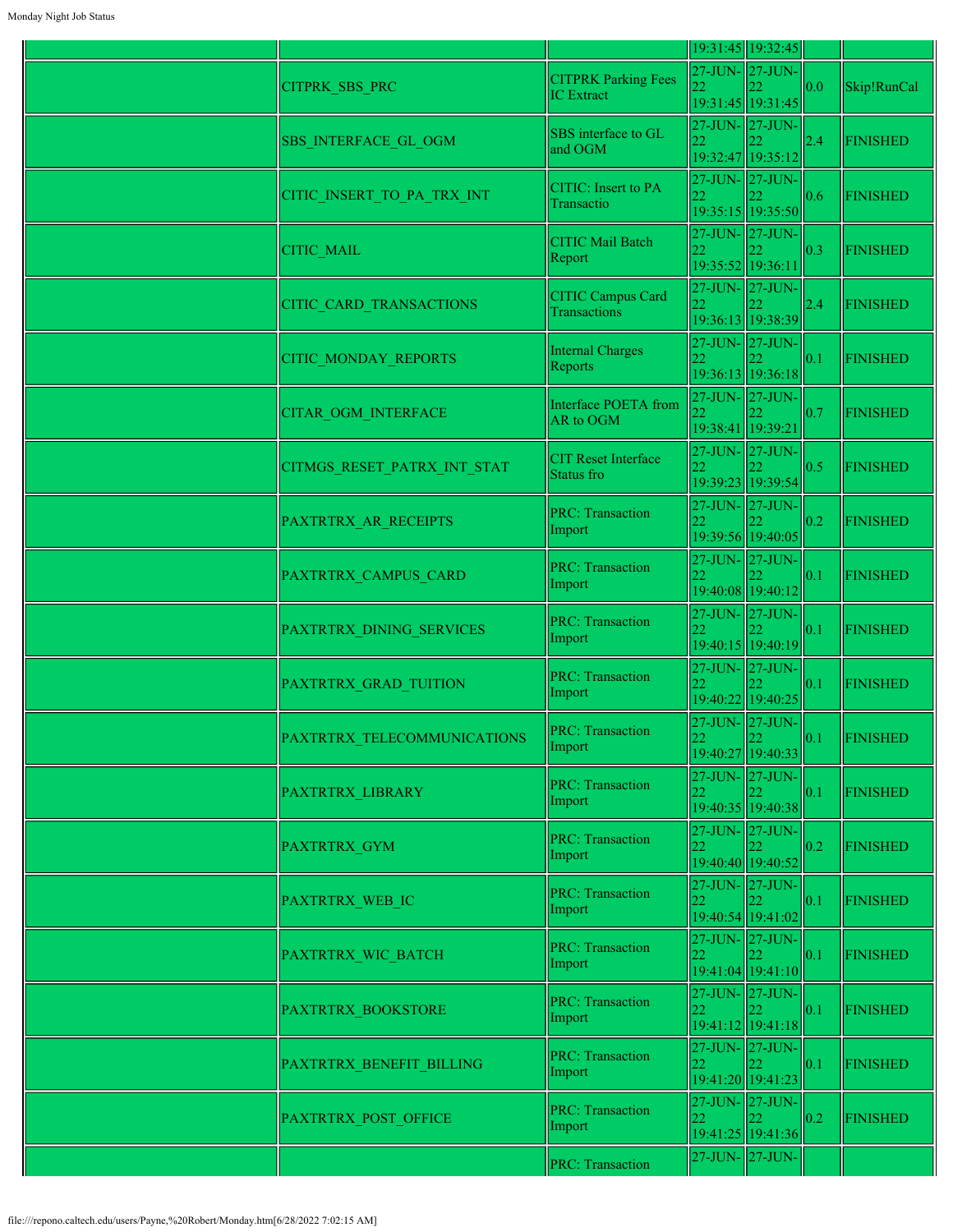| PAXTRTRX_PHYS_PLANT       | Import                                   | 22 | 22<br>19:41:39 19:42:17                          | 0.6 | <b>FINISHED</b> |
|---------------------------|------------------------------------------|----|--------------------------------------------------|-----|-----------------|
| PAXTRTRX_WIRED            | <b>PRC: Transaction</b><br>Import        | 22 | 27-JUN-27-JUN-<br>19:42:19 19:42:23              | 0.1 | <b>FINISHED</b> |
| PAXTRTRX INFO TECH SVCS   | <b>PRC: Transaction</b><br>Import        | 22 | $27$ -JUN- $\vert$ 27-JUN-<br>19:42:25 19:42:31  | 0.1 | <b>FINISHED</b> |
| <b>PAXTRTRX ATH</b>       | <b>PRC: Transaction</b><br>Import        |    | $27$ -JUN- $27$ -JUN-<br>19:42:33 19:42:36       | 0.1 | <b>FINISHED</b> |
| PAXTRTRX TMT              | <b>PRC: Transaction</b><br>Import        | 22 | 27-JUN-27-JUN-<br>19:42:38 19:42:41              | 0.1 | <b>FINISHED</b> |
| PAXTRTRX BECKMAN          | <b>PRC: Transaction</b><br>Import        | 22 | 27-JUN-27-JUN-<br>19:42:43 19:42:46              | 0.1 | <b>FINISHED</b> |
| <b>PAXTRTRX SBS</b>       | <b>PRC: Transaction</b><br>Import        | 22 | 27-JUN-27-JUN-<br>19:42:48 19:43:00              | 0.2 | <b>FINISHED</b> |
| PAXTRTRX CLAS             | <b>PRC: Transaction</b><br>Import        |    | 27-JUN- 27-JUN-<br>19:43:03 19:43:05             | 0.0 | <b>FINISHED</b> |
| PAXTRTRX IMSS ACS         | <b>PRC: Transaction</b><br>Import        |    | 27-JUN- 27-JUN-<br>19:43:08 19:43:10             | 0.0 | <b>FINISHED</b> |
| PAXTRTRX BUSINESS FINANCE | <b>PRC: Transaction</b><br>Import        | 22 | $27$ -JUN- $27$ -JUN-<br>19:43:13 19:43:17       | 0.1 | <b>FINISHED</b> |
| PAXTRTRX BUSINESS ACCTG   | <b>PRC: Transaction</b><br>Import        |    | 27-JUN- 27-JUN-<br>19:43:20 19:43:23             | 0.1 | <b>FINISHED</b> |
| PAXTRTRX KNICB BILLING    | <b>PRC: Transaction</b><br>Import        |    | $27$ -JUN- $\vert$ 27-JUN-<br>19:43:25 19:43:29  | 0.1 | <b>FINISHED</b> |
| PAXTRTRX_PARK_PR_DED      | <b>PRC: Transaction</b><br>Import        | 22 | $27$ -JUN- $\vert$ 27-JUN-<br>19:43:31 19:43:35  | 0.1 | <b>FINISHED</b> |
| PAXTRTRX USAGE CONTROLLER | <b>PRC: Transaction</b><br>Import        | 22 | 27-JUN- 27-JUN-<br>19:43:37 19:43:40             | 0.1 | <b>FINISHED</b> |
| PAXTRTRX USAGE PAA        | <b>PRC: Transaction</b><br>Import        |    | $27$ -JUN- $\vert 27$ -JUN-<br>19:43:42 19:43:48 | 0.1 | <b>FINISHED</b> |
| PAXTRTRX_ATHLETICS_CQP    | <b>PRC: Transaction</b><br>Import        | 22 | 27-JUN- 27-JUN-<br>19:43:50 19:43:54             | 0.1 | <b>FINISHED</b> |
| PAXTRTRX_CHEM_ADMIN       | <b>PRC: Transaction</b><br>Import        | 22 | $27$ -JUN- $\vert 27$ -JUN-<br>19:43:56 19:44:03 | 0.1 | <b>FINISHED</b> |
| CHECK FOR LDM CHAIN       | <b>Test Module</b>                       | 22 | $27$ -JUN- $\vert$ 27-JUN-<br>19:44:05 19:44:10  | 0.1 | <b>FINISHED</b> |
| FIN CITICERR REPORTS      | Citicerr reports                         | 22 | $27$ -JUN- $27$ -JUN-<br>19:44:05 19:45:33       | 1.5 | <b>FINISHED</b> |
| <b>GMSFCUSR</b>           | <b>GMS: Costing and</b><br>Funds Check o | 22 | $27$ -JUN- $27$ -JUN-<br>19:44:13 19:48:00       | 3.8 | <b>FINISHED</b> |
| FIN1A_CHILD_REQ_SUMMARY   | summarize child<br>processes             | 22 | 27-JUN-27-JUN-<br>19:48:02 19:48:32              | 0.5 | <b>FINISHED</b> |
|                           |                                          |    |                                                  |     |                 |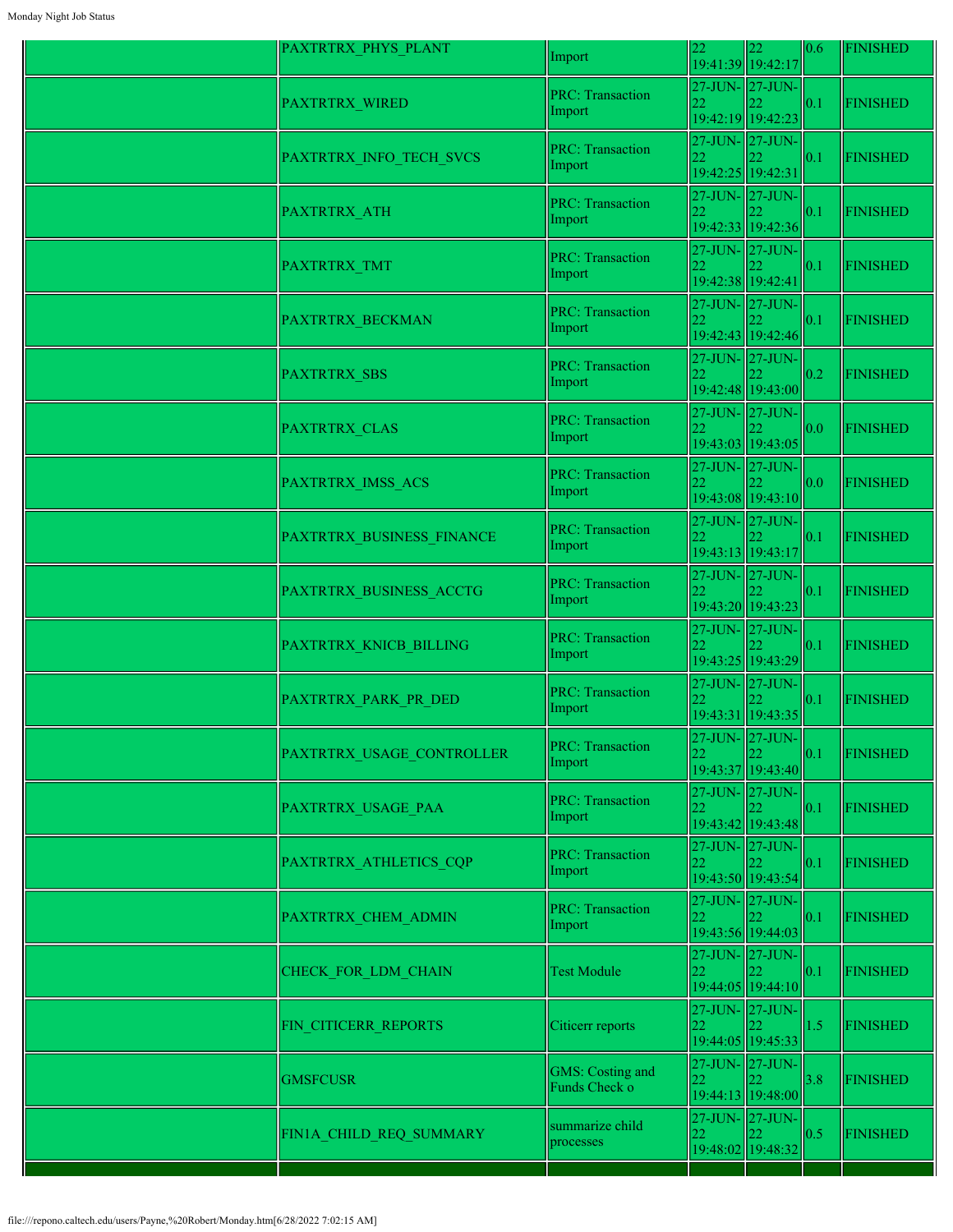| <b>CNTRL FIN ONE B</b> | <b>CITPOPOI</b>              | <b>CITPO SciQuest</b><br>Purchase Order                                                                | 27-JUN-                          | 27-JUN<br>17:15:01 17:20:28                       | 5.5  | <b>FINISHED</b> |
|------------------------|------------------------------|--------------------------------------------------------------------------------------------------------|----------------------------------|---------------------------------------------------|------|-----------------|
|                        | <b>CITPOPOI</b>              | <b>CITPO SciQuest</b><br>Purchase Order                                                                | 22                               | $27$ -JUN- $\vert$ 27-JUN-<br>18:15:02 18:20:23   | 5.4  | <b>FINISHED</b> |
|                        | CITFA ASSET DETAIL REPORT    | Request Chain<br>CITFA ASSET DETA                                                                      | 22                               | 27-JUN- 27-JUN-<br>19:08:57 19:09:02              | 0.1  | <b>FINISHED</b> |
|                        | CITAP CT INVOICE LINE INSERT | <b>CITAP CT Invoice</b><br><b>Line Insert</b>                                                          | 22                               | 27-JUN- 27-JUN-<br>19:09:04 19:09:20              | 0.3  | FINISHED        |
|                        | CITAP CT INVOICE IMPORT      | <b>CITAP Cost Transfer</b><br>Invoice Interface                                                        | 22                               | $27$ -JUN- $\vert 27$ -JUN-<br>19:09:22 19:11:41  | 2.3  | <b>FINISHED</b> |
|                        | CITAP_CT_POST_INTERFACE_UPD  | <b>CITAP Cost Transfer</b><br>Post-interface Update                                                    | 22                               | $27$ -JUN- $27$ -JUN-<br>19:11:44 19:12:18        | 0.6  | <b>FINISHED</b> |
|                        | <b>CITPOPOI</b>              | <b>CITPO SciQuest</b><br>Purchase Order                                                                | 27-JUN- 27-JUN-<br>22            | 19:12:20 19:19:37                                 | 7.3  | <b>FINISHED</b> |
|                        | <b>XLAACCPB</b>              | <b>Create Accounting</b>                                                                               | 22                               | 27-JUN- 27-JUN-<br>19:13:00 19:14:10              | 1.2  | FINISHED        |
|                        | <b>APPRVL</b>                | Payables Approval                                                                                      | 22                               | $27$ -JUN- $\vert 27$ -JUN-<br>19:19:39 19:38:04  | 18.4 | FINISHED        |
|                        | <b>XLAACCPB</b>              | <b>Create Accounting</b>                                                                               | 22                               | $27$ -JUN- $\vert 27$ -JUN-<br>19:38:06 19:41:15  | 3.2  | <b>FINISHED</b> |
|                        | <b>XLAGLTRN PAYABLES</b>     | <b>Transfer Journal</b><br>Entries to GL                                                               | 22                               | $27$ -JUN- $27$ -JUN-<br>19:41:17 19:42:28        | 1.2  | <b>FINISHED</b> |
|                        | <b>XLAGLTRN PURCHASING</b>   | <b>Transfer Journal</b><br>Entries to GL                                                               |                                  | $27$ -JUN- $\ 27$ -JUN-<br>19:42:50 19:43:15      | 0.4  | <b>FINISHED</b> |
|                        | CITAP TAA FLAG UPDATE PRC    | <b>CITAP Update "Track</b><br>As Asset" Flag for<br>Eligible Invoice<br><b>Distributions and Lines</b> | $27$ -JUN- $\vert$ 27-JUN-<br>22 | $\ 22$<br>19:43:50 19:44:15                       | 0.4  | FINISHED        |
|                        | CITAP FIX EXPND DATE         | <b>CITAP Fix Future</b><br>Expenditure D                                                               | 27-JUN- 27-JUN-<br>22            | 19:44:17 19:45:30                                 | 1.2  | <b>FINISHED</b> |
|                        | CITGMS_ADL_AWARD_FIX         | <b>CITGMS Run ADL</b><br><b>Toolkit for Missing</b><br>Award Info                                      | 22                               | 27-JUN- 27-JUN-<br>19:45:32 19:45:35              | 0.1  | <b>FINISHED</b> |
|                        | <b>PAAPIMP SI</b>            | <b>PRC:</b> Interface Supplier<br>Costs                                                                | 27-JUN- 27-JUN-                  | 19:45:37 19:59:27                                 | 13.8 | <b>FINISHED</b> |
|                        | CITGMS CT SET FLAG REPORT    | <b>CITGMS Cost Transfer</b><br>Set Flag Report                                                         |                                  | 27-JUN- 27-JUN-<br>19:59:49 20:00:02              | 0.2  | FINISHED        |
|                        | CITGMS INV COST XFR REP      | <b>CIT-RPT</b> Supplier<br>Invoice Cost Transfer<br> Rpt                                               | 22                               | $27$ -JUN- $\vert 27$ -JUN-<br> 20:00:04 20:00:16 | 0.2  | <b>FINISHED</b> |
|                        | FNDRSSUB234                  | <b>Mass Additions Create</b>                                                                           | 27-JUN-27-JUN-<br>22             | 20:00:18 20:01:48                                 | 1.5  | <b>FINISHED</b> |
|                        | CITFA APMACR REJ             | CITFA-AP Invoice<br>Lines Rejected by<br><b>APMACR</b>                                                 | 22                               | $27$ -JUN- $\vert 27$ -JUN-<br>20:01:50 20:03:52  | 2.0  | <b>FINISHED</b> |
|                        | FNDRSSUB46                   | <b>Post Mass Additions</b>                                                                             | 22                               | $27$ -JUN- $\vert 27$ -JUN-<br>22                 | 0.4  | <b>FINISHED</b> |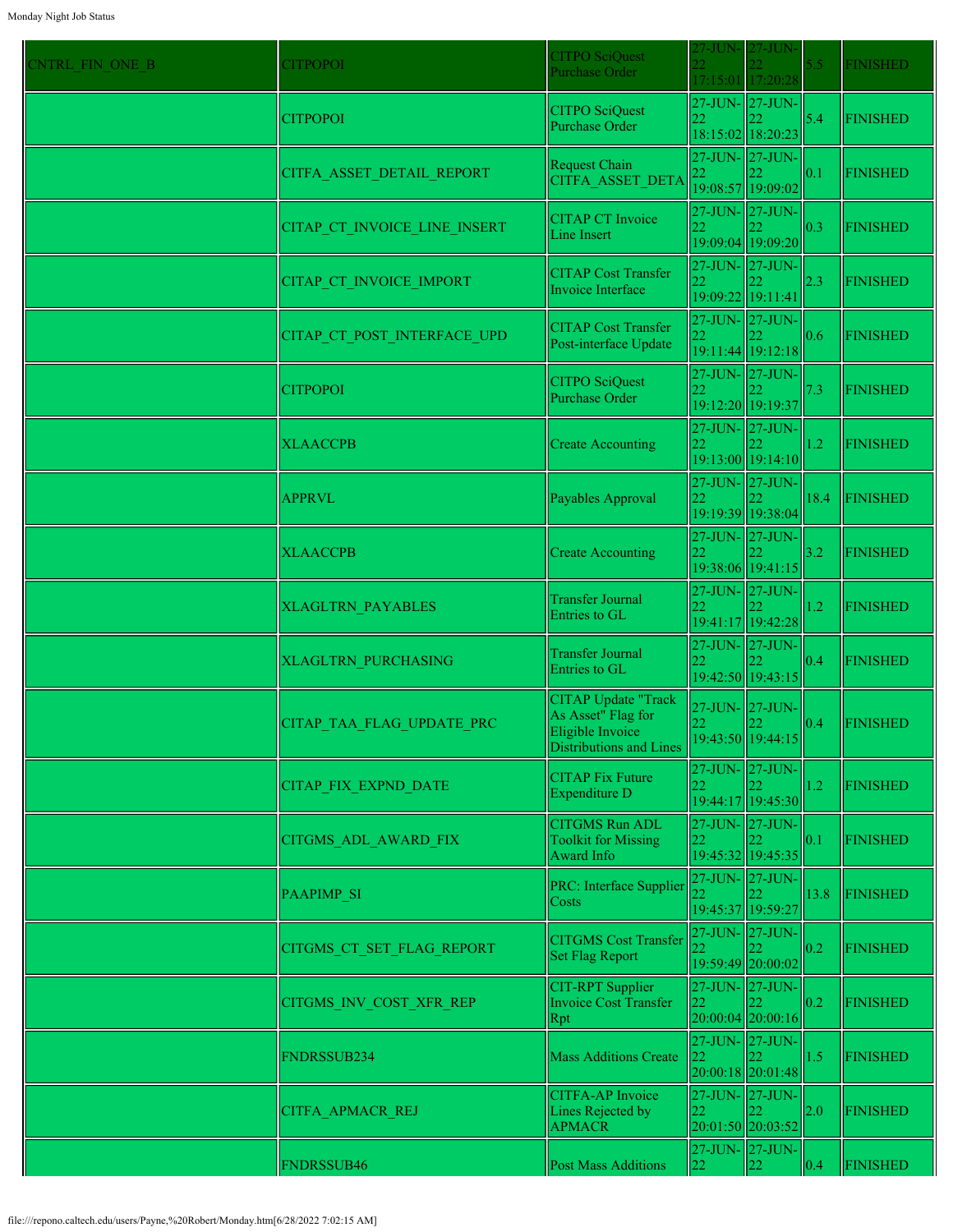|                        |                              |                                                                            |                                            | 20:01:50 20:02:13                                |     |                 |
|------------------------|------------------------------|----------------------------------------------------------------------------|--------------------------------------------|--------------------------------------------------|-----|-----------------|
|                        | <b>CITFA INV UPLOAD</b>      | <b>CITFA Asset Inventory</b><br>Upload P                                   | 20:02:16 20:02:31                          | 27-JUN- 27-JUN-                                  | 0.2 | <b>FINISHED</b> |
|                        | CITFA ASSET INV POPULATE     | <b>CIT FA Asset Invoices</b><br>Populate                                   | 27-JUN- 27-JUN-                            | 20:02:33 20:02:42                                | 0.2 | <b>FINISHED</b> |
|                        | <b>PAXCPGAL</b>              | <b>PRC: Generate Asset</b><br>Lines for                                    | 22                                         | 27-JUN- 27-JUN-<br>20:02:44 20:07:39             | 4.9 | <b>FINISHED</b> |
|                        | <b>PAXCPCAL</b>              | <b>PRC: Interface Assets</b><br>to Oracl                                   | 27-JUN-27-JUN-<br>22                       | 20:07:41 20:07:45                                | 0.1 | <b>FINISHED</b> |
|                        | CIT FA MAS ADDITION POPULATE | <b>CIT FA Mass</b><br>Additions Populate                                   | 22                                         | 27-JUN- 27-JUN-<br>20:07:47 20:08:00             | 0.2 | <b>FINISHED</b> |
|                        | CITAP REMIT EMAIL FOR AP     | <b>CITAP Add</b><br>Disbursement Email<br><b>Address to Remit</b><br>Email | 27-JUN-27-JUN-<br>22                       | 20:08:07 20:08:10                                | 0.1 | <b>FINISHED</b> |
|                        | FIN1B_CHILD_REQ_SUMMARY      | summarize child<br>processes                                               | 27-JUN- 27-JUN-<br>22                      | 20:08:12 20:08:43                                | 0.5 | <b>FINISHED</b> |
|                        | <b>XLAACCPB</b>              | <b>Create Accounting</b>                                                   | 28-JUN- 28-JUN-<br>22<br>06:43:41 06:43:41 |                                                  | 0.0 | Skip!Active     |
| CNTRL FIN ONE C        | CITAR JPMORGAN REMITTANCE    | Citar Jpmorgan<br>Remittance                                               | 22.                                        | 27-JUN- 27-JUN-<br>19:08:57 19:10:23             | 1.4 | <b>FINISHED</b> |
|                        | <b>GMSTAR</b>                | <b>GMS</b> : Interface<br>Invoices to Rec                                  | 22                                         | 27-JUN- 27-JUN-<br>19:08:57 19:09:27             | 0.5 | <b>FINISHED</b> |
|                        | <b>RAXMTR</b>                | Autoinvoice Master<br>Program                                              | 27-JUN- 27-JUN-<br>22                      | 19:09:29 19:10:34                                | 1.1 | <b>FINISHED</b> |
|                        | <b>PARTAR</b>                | <b>PRC: Tieback Invoices</b><br>from Rec                                   | 22                                         | 27-JUN- 27-JUN-<br>19:10:36 19:10:52             | 0.3 | <b>FINISHED</b> |
|                        | <b>ARACCPB</b>               | Submit Accounting                                                          | 22                                         | 19:10:54 19:12:59                                | 2.1 | <b>FINISHED</b> |
|                        | <b>XLAGLTRN RECVBLS</b>      | <b>Transfer Journal</b><br>Entries to GL                                   | 22                                         | 27-JUN- 27-JUN-<br>19:14:16 19:15:01             | 0.7 | <b>FINISHED</b> |
|                        | <b>CITAR ON ACCOUNT FIX</b>  | <b>CITAR Receipt On-</b><br><b>Account Balance Fix</b><br>Script           | 27-JUN- 27-JUN-<br>22                      | 19:15:03 19:15:09                                | 0.1 | <b>FINISHED</b> |
|                        | CHILD REQ SUMMARY            | summarize child<br>processes                                               | 22                                         | 27-JUN- 27-JUN-<br>19:15:11 19:15:41             | 0.5 | <b>FINISHED</b> |
|                        | CHILD REQ SUMMARY            | summarize child<br>processes                                               | 22                                         | $27$ -JUN- $\vert 27$ -JUN-<br>21:35:07 21:35:38 | 0.5 | <b>FINISHED</b> |
| <b>ENTRL FIN THREE</b> | <b>GMSFCSTR</b>              | GMS: Costing and<br>Funds Check o                                          | 27-JUN- 27-JUN-                            | 19:09:00 19:09:33                                | 0.5 | <b>INISHED</b>  |
|                        | CHILD REQ SUMMARY            | summarize child<br>processes                                               | 22                                         | 27-JUN- 27-JUN-<br>122<br>19:15:11 19:15:41      | 0.5 | <b>FINISHED</b> |
|                        | PASDUC BURDEN                | PRC: Create and<br>Distribute Bur                                          | 22                                         | 27-JUN- 27-JUN-<br>22.<br>$20:00:44$ 20:01:12    | 0.5 | <b>FINISHED</b> |
|                        |                              |                                                                            |                                            |                                                  |     |                 |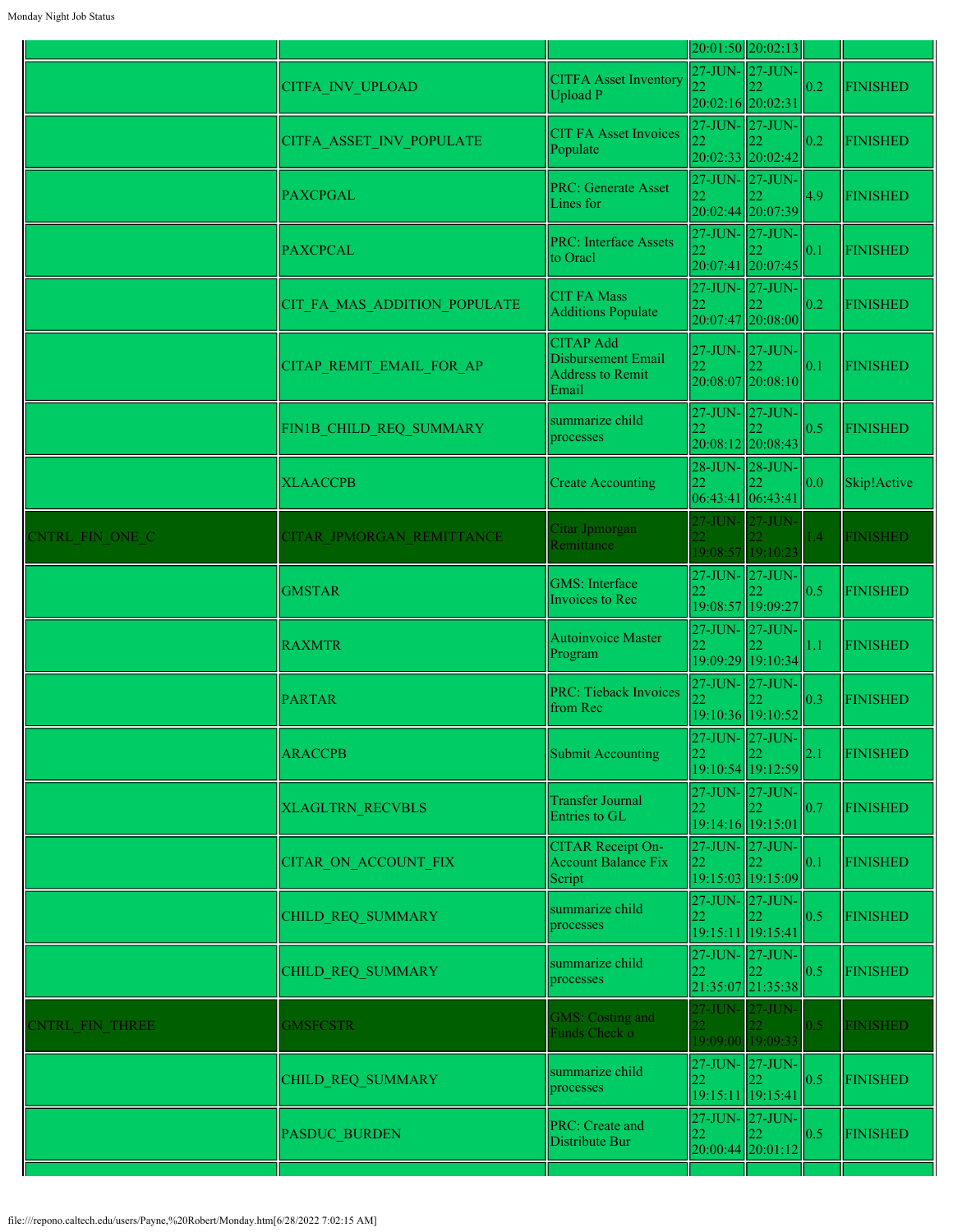|                      | <b>GMSRGDR MASS</b>           | <b>GMS: Generate Draft</b><br>Revenue fo              | 22              | 27-JUN- 27-JUN-<br>$20:01:14$ 20:09:50           | 8.6 | <b>FINISHED</b> |
|----------------------|-------------------------------|-------------------------------------------------------|-----------------|--------------------------------------------------|-----|-----------------|
|                      | <b>GMSTRGL</b>                | <b>GMS</b> : Interface<br><b>Revenue to Gene</b>      | 22              | 27-JUN-27-JUN-<br>20:09:53 20:10:26              | 0.5 | <b>FINISHED</b> |
|                      | <b>PAGCAE</b>                 | <b>PRC: Generate Cost</b><br><b>Accounting Events</b> | 22              | 27-JUN-27-JUN-<br>20:10:28 20:11:35              | 1.1 | <b>FINISHED</b> |
|                      | <b>PAXACCPB</b>               | <b>PRC: Create</b><br>Accounting                      | 22              | 27-JUN-27-JUN-<br>20:11:37 20:13:56              | 2.3 | <b>FINISHED</b> |
|                      | <b>PAXGLTRN GMS</b>           | <b>PRC: Transfer Journal</b><br>Entries to GL         | 22              | 27-JUN- 27-JUN-<br>20:13:58 20:15:22             | 1.4 | <b>FINISHED</b> |
|                      | <b>GLLEZLSRS_EXETER</b>       | <b>Gllezlsrs EXETER</b>                               | 22              | $27$ -JUN- $\vert 27$ -JUN-<br>20:15:24 20:15:25 | 0.0 | <b>FINISHED</b> |
|                      | <b>GLLEZLSRS BB</b>           | Gllezlsrs BB                                          | 22              | 27-JUN-27-JUN-<br>20:15:52 20:15:53              | 0.0 | <b>FINISHED</b> |
|                      | <b>GLLEZLSRS QUICKPAY</b>     | Gllezlsrs Quickpay                                    | 22              | 27-JUN-27-JUN-<br>20:16:22 20:16:23              | 0.0 | <b>FINISHED</b> |
|                      | <b>GLPAUTOP</b>               | Program - Automatic<br>Posting                        | 22              | 27-JUN- 27-JUN-<br>21:31:45 21:32:26             | 0.7 | <b>FINISHED</b> |
|                      | CITGL REFRESH APEX BALANCES   | <b>CITGL Refresh Apex</b><br><b>GL Query Balances</b> | 22              | 27-JUN-27-JUN-<br>21:33:03 21:37:37              | 4.6 | <b>FINISHED</b> |
|                      | <b>GMSFCUAE</b>               | <b>GMS: Update Actual</b><br>and Encumbr              |                 | 27-JUN-27-JUN-<br>21:33:03 21:34:06              | 1.1 | <b>FINISHED</b> |
|                      | <b>PAXEXCPD</b>               | <b>EXC: Transaction</b><br><b>Exception Det</b>       | 22              | 27-JUN-27-JUN-<br>21:34:09 21:35:00              | 0.9 | <b>FINISHED</b> |
|                      | CITGMS_REC_INV                | <b>CIT-RPT</b> Award and<br>Cash Collect              |                 | 27-JUN- 27-JUN-<br>21:35:02 21:35:02             | 0.0 | Skip!DayofWk    |
|                      | CITGMS RPT AWARD ANALYSIS CHN | Citgms Rpt Award<br>Analysis Chn                      | 22              | 27-JUN- 27-JUN-<br>21:35:02 21:35:05             | 0.1 | Skip!DayofWk    |
|                      | <b>FNDGSCST</b>               | Gather Schema<br><b>Statistics</b>                    | 22              | 27-JUN-27-JUN-<br>21:35:02 21:35:02              | 0.0 | Skip!DayofWk    |
|                      | HR FNDGTST                    | Gather HR Table<br><b>Statistics</b>                  | 22              | 27-JUN-27-JUN-<br>21:35:02 21:35:02              | 0.0 | Skip!DayofWk    |
|                      | UNBILLED RECEIV AND EXPEND    | Wkly-Mthly Unbilled<br>Rec-Expend                     | 22              | 27-JUN- 27-JUN-<br>21:35:02 21:35:05             | 0.1 | Skip!DayofWk    |
|                      | CHILD REQ SUMMARY             | summarize child<br>processes                          | 22              | $27$ -JUN- $27$ -JUN-<br>22<br>21:35:07 21:35:38 | 0.5 | <b>FINISHED</b> |
| <b>CNTRL FIN TWO</b> | CITGL NEW PROJS CROSS VALID   | <b>GL New Projs And</b><br><b>Cross Validat</b>       | 27-JUN- 27-JUN- | 19:03:44 19:07:41                                | 4.0 | <b>FINISHED</b> |
|                      | <b>ENSURE CNTL MANAGER UP</b> | <b>DCAA New Awards</b><br>and Projects                | 22              | 27-JUN- 27-JUN-<br>19:03:44 19:03:49             | 0.1 | <b>FINISHED</b> |
|                      | <b>ARRXINVR</b>               | <b>Transaction Register</b>                           | 22              | 27-JUN-27-JUN-<br>22<br>19:07:44 19:08:23        | 0.7 | <b>FINISHED</b> |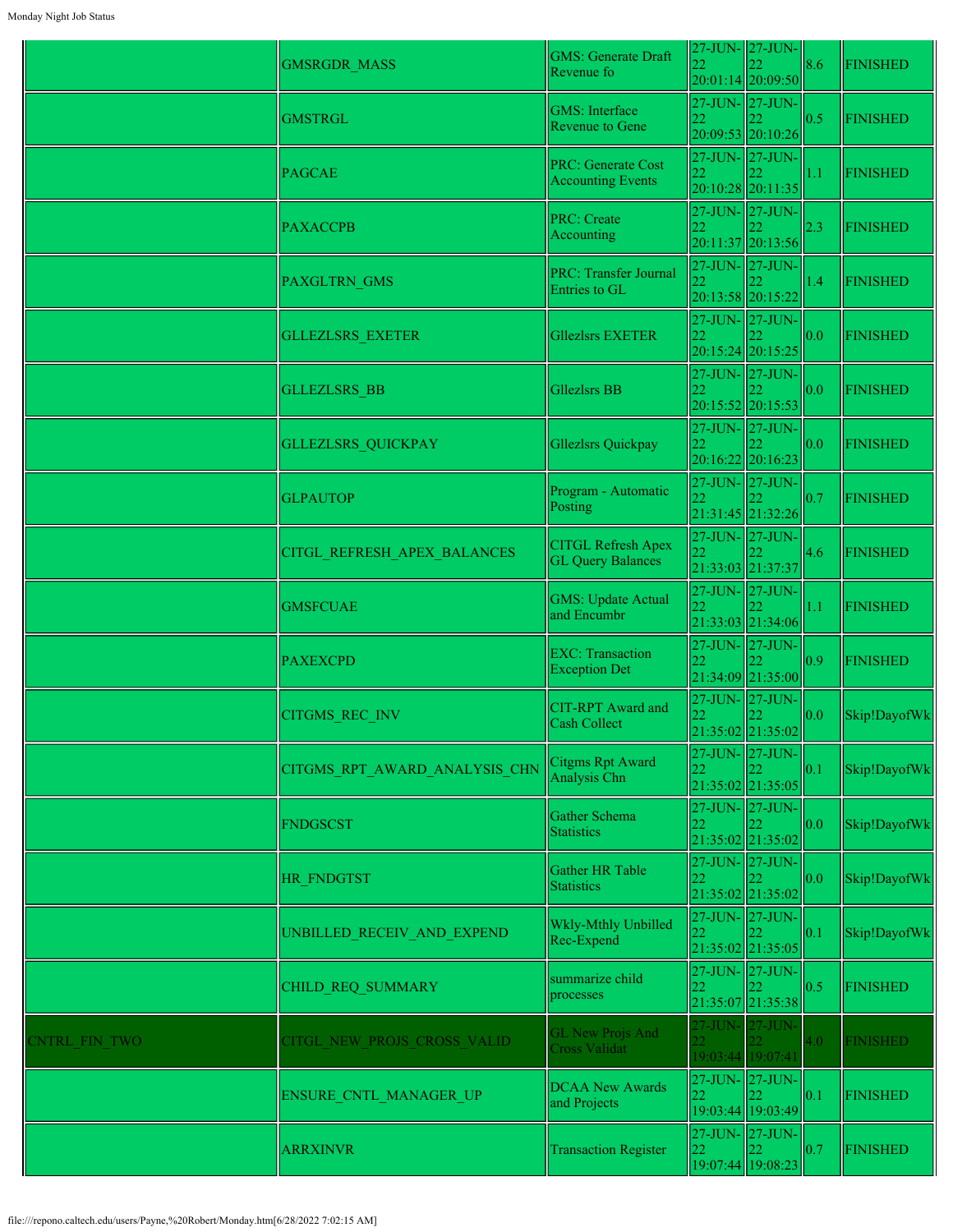|                      | <b>CITPO PTA INS</b>              | <b>CITPO</b> Insert PTA<br>Records for W                  | 22                                         | 27-JUN- 27-JUN-<br>19:08:25 19:08:38                                               | 0.2  | <b>FINISHED</b> |
|----------------------|-----------------------------------|-----------------------------------------------------------|--------------------------------------------|------------------------------------------------------------------------------------|------|-----------------|
|                      | <b>CITGMS FIX EXPND DATE</b>      | <b>CITGMS Fix Future</b><br>Expenditure                   |                                            | 27-JUN- 27-JUN-<br>19:08:40 19:08:48                                               | 0.1  | <b>FINISHED</b> |
|                      | FIN TWO CHAINRUNSUMMARY           | Summarizes runtimes                                       | 27-JUN-27-JUN-<br>22                       | 19:08:50 19:08:50                                                                  | 0.0  | <b>FINISHED</b> |
| DAILY FINANCE MASTER | FNDRSSUB1938                      | <b>CITHR GymFees</b><br><b>Extract and FTP for</b><br>OGM | 27-JUN- 27-JUN-                            | 19:03:38 19:03:41                                                                  | 0.1  | Skip!RunCal     |
|                      | <b>CNTRL FIN TWO</b>              | <b>CNTRL FIN TWO</b>                                      | 22                                         | 27-JUN- 27-JUN-<br>19:03:43 19:08:56                                               | 5.2  | <b>FINISHED</b> |
|                      | CNTRL_FIN_ONE_A                   | <b>CNTRL Fin ONE A</b>                                    | 27-JUN- 27-JUN-<br>22                      | 19:08:56 19:48:38                                                                  | 39.7 | FINISHED        |
|                      | CNTRL_FIN_ONE_B                   | <b>CNTRL Fin ONE B</b>                                    | 22                                         | 27-JUN- 27-JUN-<br>19:08:56 20:08:48                                               | 59.9 | FINISHED        |
|                      | <b>CNTRL FIN ONE C</b>            | <b>CNTRL Fin ONE C</b>                                    | 27-JUN- 27-JUN-<br>22                      | 19:08:56 19:15:46                                                                  | 6.8  | <b>FINISHED</b> |
|                      | CNTRL FIN THREE                   | <b>CNTRL Fin Three</b>                                    | 27-JUN-27-JUN-<br>22                       | 19:08:56 21:37:39                                                                  |      | 148.7 FINISHED  |
| FIN CITICERR REPORTS | <b>CITICERR DINING SERVICES</b>   | <b>CITIC Error Report</b>                                 |                                            | $27$ -JUN- $ 27$ -JUN-<br>19:44:08 19:44:08                                        | 0.0  | Skip!DayofWk    |
|                      | <b>CITICERR LIBRARY</b>           | <b>CITIC Error Report</b>                                 | 27-JUN- 27-JUN-<br>22<br>19:44:08 19:44:11 |                                                                                    | 0.1  | <b>FINISHED</b> |
|                      | <b>CITICERR TELECOMMUNICATION</b> | <b>CITIC Error Report</b>                                 | 27-JUN- 27-JUN-<br>22                      | 19:44:13 19:44:18                                                                  | 0.1  | <b>FINISHED</b> |
|                      | <b>CITICERR WEB IC</b>            | <b>CITIC Error Report</b>                                 |                                            | 27-JUN- 27-JUN-<br>$\begin{array}{c c} 22 & 22 \\ 19:44:20 & 19:44:24 \end{array}$ | 0.1  | <b>FINISHED</b> |
|                      | CITICERR PHYSICAL PLANT           | <b>CITIC Error Report</b>                                 | 27-JUN- 27-JUN-<br>22                      | 19:44:26 19:44:33                                                                  | 0.1  | <b>FINISHED</b> |
|                      | <b>CITICERR INFO TECH SVCS</b>    | <b>CITIC Error Report</b>                                 | 27-JUN- 27-JUN-<br>22                      | 19:44:36 19:44:38                                                                  | 0.0  | <b>FINISHED</b> |
|                      | <b>CITICERR ATHENAEUM</b>         | <b>CITIC Error Report</b>                                 | 27-JUN- 27-JUN-<br>22                      | 19:44:41 19:44:50                                                                  | 0.2  | <b>FINISHED</b> |
|                      | <b>CITICERR IMSS ACS</b>          | <b>CITIC Error Report</b>                                 | 27-JUN- 27-JUN-<br>22                      | 19:44:52 19:44:55                                                                  | 0.1  | <b>FINISHED</b> |
|                      | <b>CITICERR BUSINESS FINANCE</b>  | <b>CITIC Error Report</b>                                 | 27-JUN- 27-JUN-<br>22                      | 19:44:57 19:45:05                                                                  | 0.1  | <b>FINISHED</b> |
|                      | CITICERR CHEMISTRY ADMIN          | <b>CITIC Error Report</b>                                 | 27-JUN- 27-JUN-<br>22                      | 19:45:08 19:45:10                                                                  | 0.0  | <b>FINISHED</b> |
|                      | <b>CITICERR BECKMAN</b>           | <b>CITIC Error Report</b>                                 | 27-JUN-27-JUN-<br>22                       | 19:45:13 19:45:19                                                                  | 0.1  | <b>FINISHED</b> |
|                      | CITICERR_KNICB_BILLING            | <b>CITIC Error Report</b>                                 | 27-JUN- 27-JUN-<br>22                      | $\ 22\ $                                                                           | 0.1  | <b>FINISHED</b> |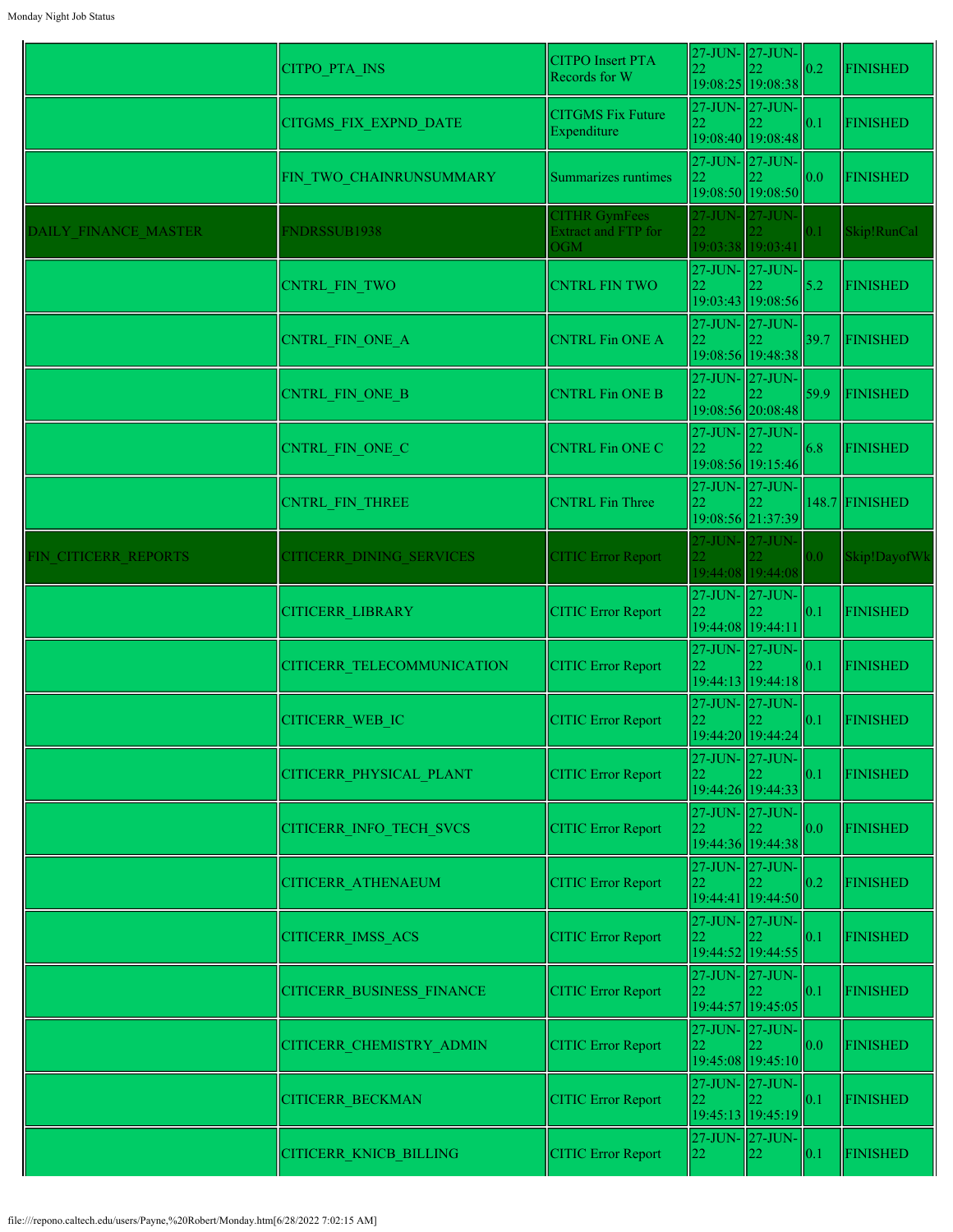|                             |                                |                                                                      |                           | 19:45:22 19:45:25                                  |                  |                 |
|-----------------------------|--------------------------------|----------------------------------------------------------------------|---------------------------|----------------------------------------------------|------------------|-----------------|
| <b>FIN PAXACMPT</b>         | PAXACMPT.1                     | PRC: Update Project<br>Summary Am                                    |                           |                                                    |                  | NS              |
|                             | PAXACMPT.2                     | PRC: Update Project<br><b>Summary Am</b>                             |                           |                                                    |                  | <b>NS</b>       |
|                             | PAXACMPT.3                     | PRC: Update Project<br>Summary Am                                    |                           |                                                    |                  | <b>NS</b>       |
|                             | PAXACMPT.4                     | PRC: Update Project<br><b>Summary Am</b>                             |                           |                                                    |                  | <b>NS</b>       |
| HR CARD UPDATE              | CITPY UPD EMRGLV USED PRC      | <b>CITPY Update Covid</b><br><b>Tracking EIT with</b><br>hours used  | $27$ -JUN-<br>19:30:02    | $27$ -JUN- $\vert$<br>19:30:03                     | 0.0 <sub>1</sub> | Skip!RunCal     |
|                             | CITHR JOB CHANGES DATA         | <b>CITHR Job Changes</b><br>Data                                     | 22                        | $27$ -JUN- $27$ -JUN-<br>19:30:03 19:30:06         | 0.1              | <b>FINISHED</b> |
|                             | CITIC ENVISION CUST SYNC       | <b>CITIC HR and PTA</b><br><b>Sync to Campus Card</b>                | 22                        | 27-JUN- 27-JUN-<br>19:30:08 19:32:20               | 2.2              | <b>FINISHED</b> |
|                             | CIT LEAVE BALANCES             | <b>CITHR Kronos Leave</b><br><b>Balance Upd</b>                      | 22                        | 27-JUN- 27-JUN-<br>19:32:22 19:32:22               | 0.0              | Skip!RunCal     |
|                             | CITHR ACCRUALS RESET           | <b>CITHR Kronos Leave</b><br><b>Balance Res</b>                      | 22                        | 27-JUN- 27-JUN-<br>19:32:23 19:32:23               | 0.0              | Skip!RunCal     |
|                             | <b>CITHR KRONOS EMP</b>        | <b>CITHR Kronos</b><br>Employee Update                               | $27-JUN-$<br>22           | $27-JUN-$<br>19:32:23 19:36:20                     | 4.0              | <b>FINISHED</b> |
|                             | DAILY HR COMPLETION TIME FLAG  | Set Daily Hr<br>Completion Time Flag                                 | 22                        | $27$ -JUN- $ 27$ -JUN- $ $<br>19:36:22 19:36:22    | 0.0              | Skip!DayofWk    |
|                             | DAILY HR COMPLETION TIME FLAG  | Set Daily Hr<br>Completion Time Flag                                 | 22                        | 27-JUN- 27-JUN-<br>21:40:39 21:40:39               | 0.0              | <b>FINISHED</b> |
|                             | CITIC ENVISION CUST SYNC       | <b>CITIC HR and PTA</b><br><b>Sync to Campus Card</b>                | 22<br>$04:00:01$ 04:00:01 | 28-JUN- 28-JUN-<br>22                              | 0.0              | Skip!Active     |
| <b>HR DAILY</b>             | DAILY_HR_COMPLETION_TIME_FLAG  | Set Daily Hr<br>Completion Time Flag                                 | 27-JUN-                   | $27 - JUN -$<br>19:36:22 19:36:22                  | $0.0 -$          | Skip!DayofWk    |
|                             | CITPY_CAL_WK_TAL               | <b>CITPY Total Salary</b><br>Calculation                             | 22                        | $27$ -JUN- $27$ -JUN-<br>22<br>$20:00:02$ 20:00:22 | 0.3              | <b>FINISHED</b> |
|                             | CITPY_CAL_WK_TAL               | <b>CITPY Total Salary</b><br>Calculation                             | 22                        | 27-JUN- 27-JUN-<br>22<br>21:30:02 21:30:23         | 0.4              | <b>FINISHED</b> |
|                             | <b>CIT PARKING</b>             | <b>Caltech Parking Log</b>                                           | 22                        | 27-JUN- 27-JUN-<br>22<br>21:30:25 21:40:11         | 9.8              | <b>FINISHED</b> |
|                             | CITHR_KEY_STAFF_PKG            | <b>CITHR Retirement</b><br><b>Element Automation</b><br>Process      | 22                        | 27-JUN- 27-JUN-<br>22<br>21:40:13 21:40:37         | 0.4              | <b>FINISHED</b> |
|                             | DAILY HR COMPLETION TIME FLAG  | Set Daily Hr<br>Completion Time Flag                                 | 22                        | 27-JUN-27-JUN-<br>22<br>21:40:39 21:40:39          | 0.0              | <b>FINISHED</b> |
| <b>KRONOS IMPORTS</b>       |                                | <b>FINISHED Import</b><br>records process of<br>which records failed |                           |                                                    |                  |                 |
| SBS CASHNET INBOUND INTFCS  | CITSBS IMPORT CASHNET PAYMENTS | <b>TITSBS</b> Import<br>Cashnet Payments                             | 27-JUN-                   | $27 - JUN -$<br>19:32:50 19:33:19                  | 0.5              | <b>FINISHED</b> |
| SBS CASHNET OUTBOUND INTFCS | CITSBS EXTRACT BALANCES        | <b>CITSBS</b> Extract                                                | 27-JUN-                   | $27-JUN-$                                          |                  | <b>FINISHED</b> |